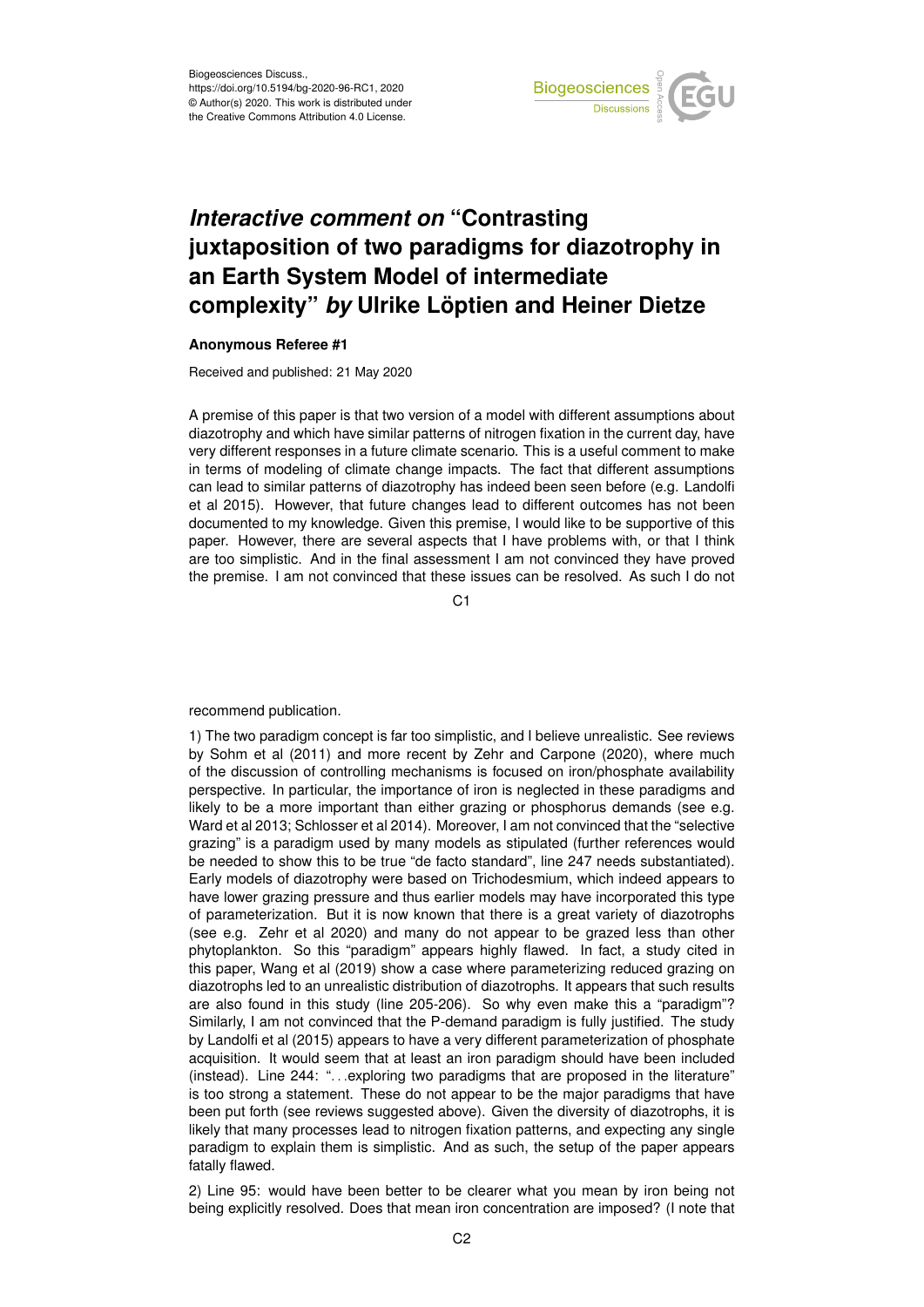it is not a state variable). Given that iron is likely important in controlling diazotroph distributions, this suggests in itself that this is not the best model for exploring controls on diazotrophy

3) All simulations (REF, OLIGO, GRAZ) have the assumption that diazotrophs do not grow above a temperature threshold and that they are dis-advantaged in nitrate-replete water (though this latter parameter is one that is explored, but only within a narrow range). Could it be that these two assumption are responsible for the similarities between the simulations in the current day model ocean. That is: any other assumptions (as in OLIGO or GRAZ) are slave to these other very strong restrictions. And then that it is the expansion of warmer, lower nitrate conditions in future change simulation that allow the two simulations to diverge. Put another way, these other assumptions (temp, NO3 handicap) are stronger controllers of the nitrogen fixation. So a "bad" parameterization is constrained by the temperature/handicap assumptions in such a way that it doesn't show up until warming occurs. This does not totally detract from the premise of the paper, but it does suggest that a "bad" parameterization could lead to unrealistic future projections. Which is an important difference to the premise.

4) The above also leads to the question on how reasonable the temp/handicap parameterizations are? There are cold water diazotrophs – as suggested by Harding et al (2018), by diazotrophy in places such as the Baltic Sea, and as shown in the Wang et al (2019) estimates shown in Fig 1d? A modelling study (Monteiro et al 2011) has shown that temperature does not need to be invoked to explain diazotroph distribtions. By constraining diazotrophy by temperature you have forced it to be close to observations, but not necessarily for the right reasons. How necessary is the NO3-replete handicap? I feel as though these two parameterizations should be far more fully understood before taking on this type of "paradigm" project.

5) Using Wang et al (2019) for the skill assessment seems awkward since Wang et al (2019) is itself a model estimate. Though data constrained, I would suggest it is not a good benchmark. Deutch et al (2007) was also a "data constrained" estimate

 $C3$ 

and it is very different to that found in Wang et al (2019). Wang et al (2019) is far more believable and a better study, but this example does suggest that there remains significant level of uncertainty even in a data constrained model,

6) Why not show the future diazotroph/nitrogen fixation distributions? Does GRAZ become unrealistic? I felt that since this was the crux of the premise, this last part of the paper was very rushed through: paragraphs only and one very simple figure. There is a mention of Bay of Biscayne feature (line 240), but this is not shown and appears rather arbitrary.

Details: Line 47: By "supply" do you mean "concentrations"? I would agree that concentrations do not necessarily correlate – but do not think that studies have shown the "supply" doesn't correlate as it is so difficult to measure supply rates. Line 89: Do you mean "DIC" not "DIN" Line 191: "desert dwellers" does not seem appropriate term here Line 193/256: The use of the word "quota" does not seem right here. Do you mean "ratio" instead? Line 194: I do not understand what you mean here? How do they go below zero? Line 218: why do discuss only phosphate here. The changes to nitrate are also important to the issue under discussion.

References: Deutch et al (2007). Spatial coupling of nitrogen inputs and losses in the ocean. Nature, 445, 163-167.

Harding et al., Symbiotic unicellular cyanobacteria fix nitrogen in the Arctic Ocean. Proc. Natl. Acad. Sci. U.S.A. 115, 13371–13375 (2018). doi: 10.1073/pnas.1813658115;

Landolfi, A., W. Koeve, H. Dietze, P. Kähler, and A. Oschlies (2015), A new perspective on environmental controls of marine nitrogen fixation, Geophys. Res. Lett., 42, 4482– 4489, doi:10.1002/2015GL063756

Monteiro et al (2011), Biogeographical controls on marine nitrogen fixers, Global Biogeochem. Cycles, 25, GB2003.